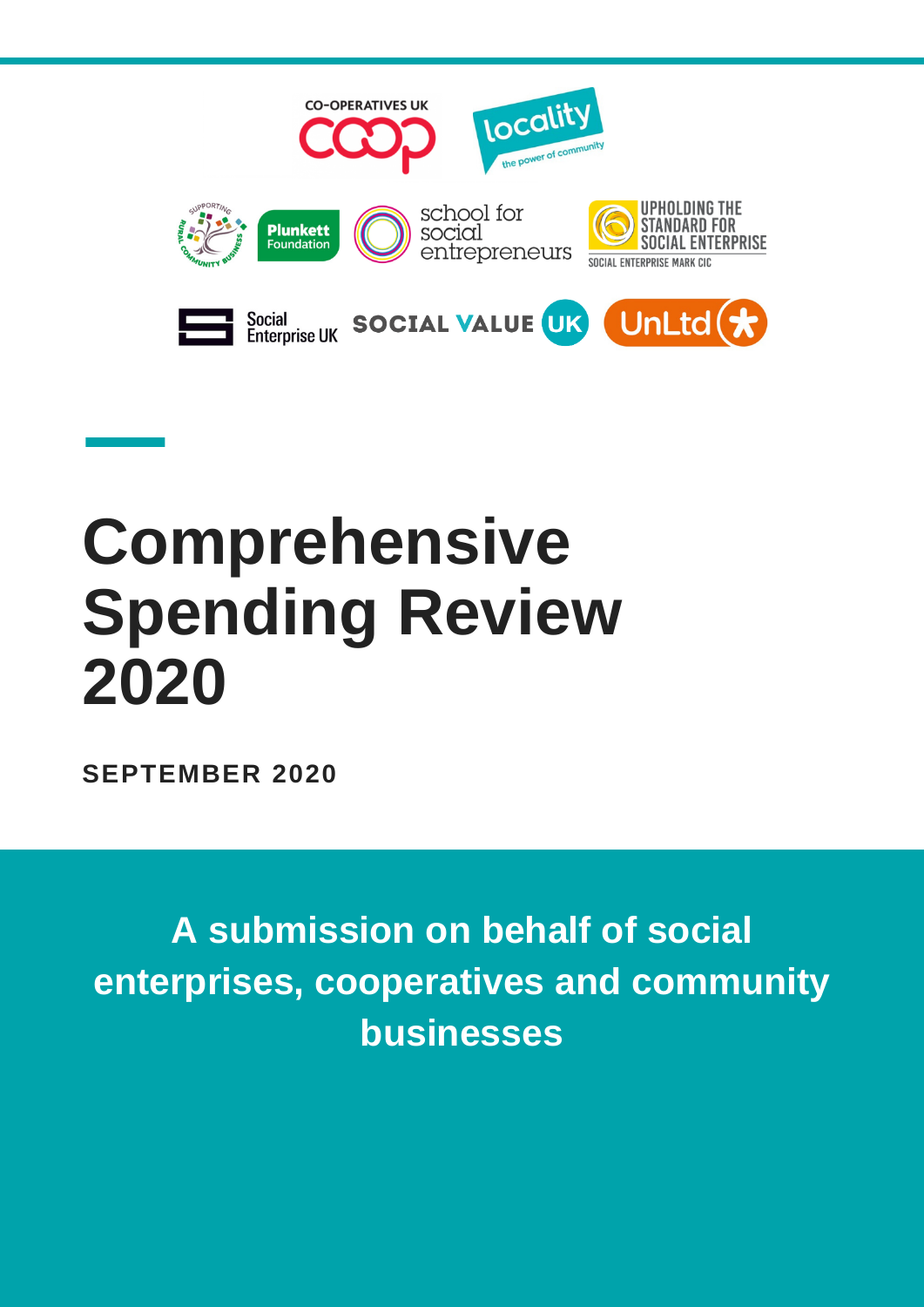### **Introduction**

The UK is facing a huge economic and social challenge in recovering from COVID-19. At the same time, the UK needs to level up the country to close the gap between parts of our nation. To do this, we are going to need a mixture of public investment, better public services and a strong economy.

Social enterprises, co-operatives and community businesses have a track record in all three areas. Their legal structures encourage reinvestment into the areas that they work in, boosting capital in places which need it most. They bring innovation to the public sector through empowering staff, communities and entrepreneurs. Finally, they have a track record of creating new businesses and jobs in the toughest markets – performing better than many of their peers in the private sector.

To give a sense of what can be achieved, doubling the size of social enterprises within the UK economy over the next decade would create:

- An additional 2 million jobs created in the UK economy;
- Over 500,000 jobs created in the most deprived parts of the country;
- Over 20,000 new businesses created in our most poorest communities;
- SEs contributing to work readiness, skills, apprenticeships
- 37,000 new businesses located in the North and Midlands, powering all our regions;
- 160,000 new low carbon economy jobs;
- £5bn additional investment in creating new economic opportunities, apprenticeships, tacking climate change and wider social value in the UK.

For a Government that is committed to backing business, supporting entrepreneurship, and levelling up, social enterprises are a natural partner.

The four proposals in the submission are proportionate and targeted at driving faster growth of social enterprises, co-operatives and community businesses to achieve the Government's ambitions. In total, they would cost just over £100m in 2020/21 but would create thousands of jobs and build a platform for thousands more to be created in the years to come as well as turning around places which have been neglected for far too long.

We are confident that this can be achieved because social enterprises have been delivering remarkable success for years. What they need is a Government which is prepared to back them and turbocharge their growth to deliver results faster.

#### **Now is to the time to begin building back better and social enterprises are ready to go.**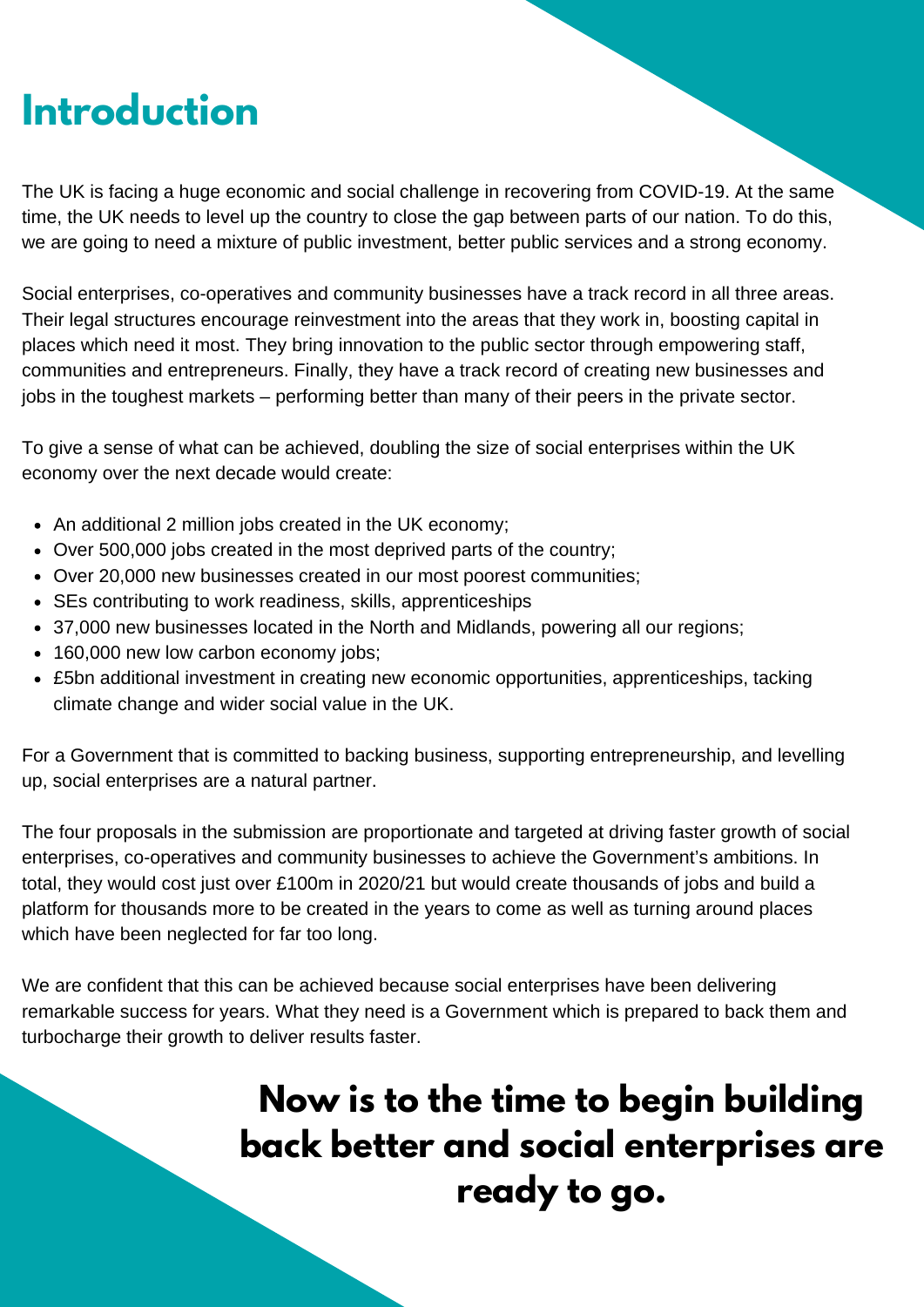### **Summary**

This paper contains four proposals for the Comprehensive Spending Review to help get the UK back on its feet after the shock of Coronavirus.

These proposals include:

- **Trade to Recovery** a match trading scheme to support social enterprises through difficult COVID trading conditions;
- **Social Enterprise Fightback Fund"** a programme to help a new wave of start ups which have emerged during the COVID crisis;
- **Project Restart** a fund to support the communities take over failing businesses and turn them around as social enterprises, cooperatives and community businesses;
- **Community Entrepreneurship Zones (CEZs) -** a place-based initiative to help groups of social entrepreneurs within local communities.

### **Impact**

Social enterprises have the potential to help communities across the country through creating new opportunities, new jobs and building stronger places. Based on available data, we estimate that these proposals could create:

#### **Over 20,000 jobs in the next £590m in economic activity ten years stimulated within communities;**





**£33m in reinvestment back into society every year as supported social enterprises grow and thrive**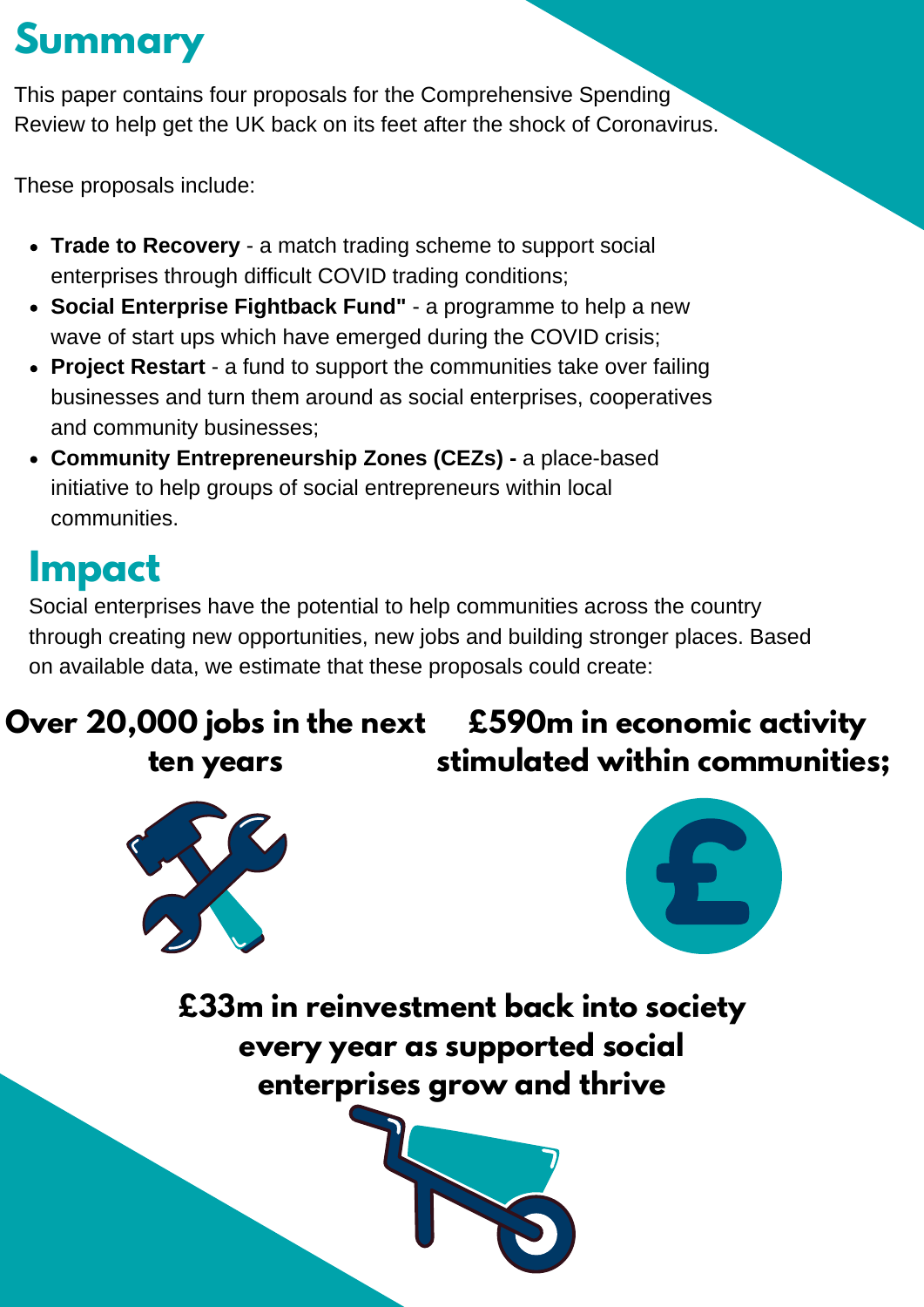### **Trade to Recovery**

#### **How could it be done?**

A Match Trading scheme effectively provides a grant linked to a "baseline" of turnover in the social enterprise. For every pound of trading income generated over this baseline, one pound (or more) of grant is provided. This means that grant income is provided in line with the success of the social enterprise and an incentive is created to grow and diversify the business.

Alongside this grant, wrap-around support is provided to help the social enterprise to improve it's business whether that is through marketing, digital skills or support related to COVID-19 recovery. If a social enterprise is not able to grow its income, grant is not provided and other sources of support may be required.

The School for Social Entrepreneurs has successfully piloted a scheme with the support of independent funders including Lloyds Bank and the National Lottery Community Fund. A similar scheme could be provided through partners such as the School for Social Entrepreneurs which is targeted at those places which have seen the biggest economic hit due to COVID-19. Unfortunately, given the scale of COVID challenge, it is unlikely that independent funders will be able to provide additional support on the scale required by communities. The role for Government to step in is clear.

To be successful a match trading scheme will need to be long term to give social enterprises the opportunity to sustainably grow their business. Based the pilot, we recommend that any scheme is distributed over four years, to enable communities to get the maximum opportunity to take advantage of the scheme and look at long term reform.

It is recommended that the scheme focus on 20 priority places, supporting 40 organisations in each place, per annum.

#### **What would the impact be?**



Evaluation of a pilot of Match Trading found that the scheme had generated an additional £5.5m of income from trading for 143 social enterprises which took part in the programme.

Based on job creation data for the rest of the social enterprise sector, we can estimate that these 143 social enterprises scheme would have generated over 90 jobs through that additional income. A Match Trading programme in Plymouth demonstrated the benefits of the approach 'in-place' with enterprises increasing their turnover by 71% in one year and creating 2.5 jobs per organisation.

Moreover, 44% of social enterprises have used the Government's Coronavirus Job Retention Scheme, demonstrating the focus on employment and retaining jobs within the sector.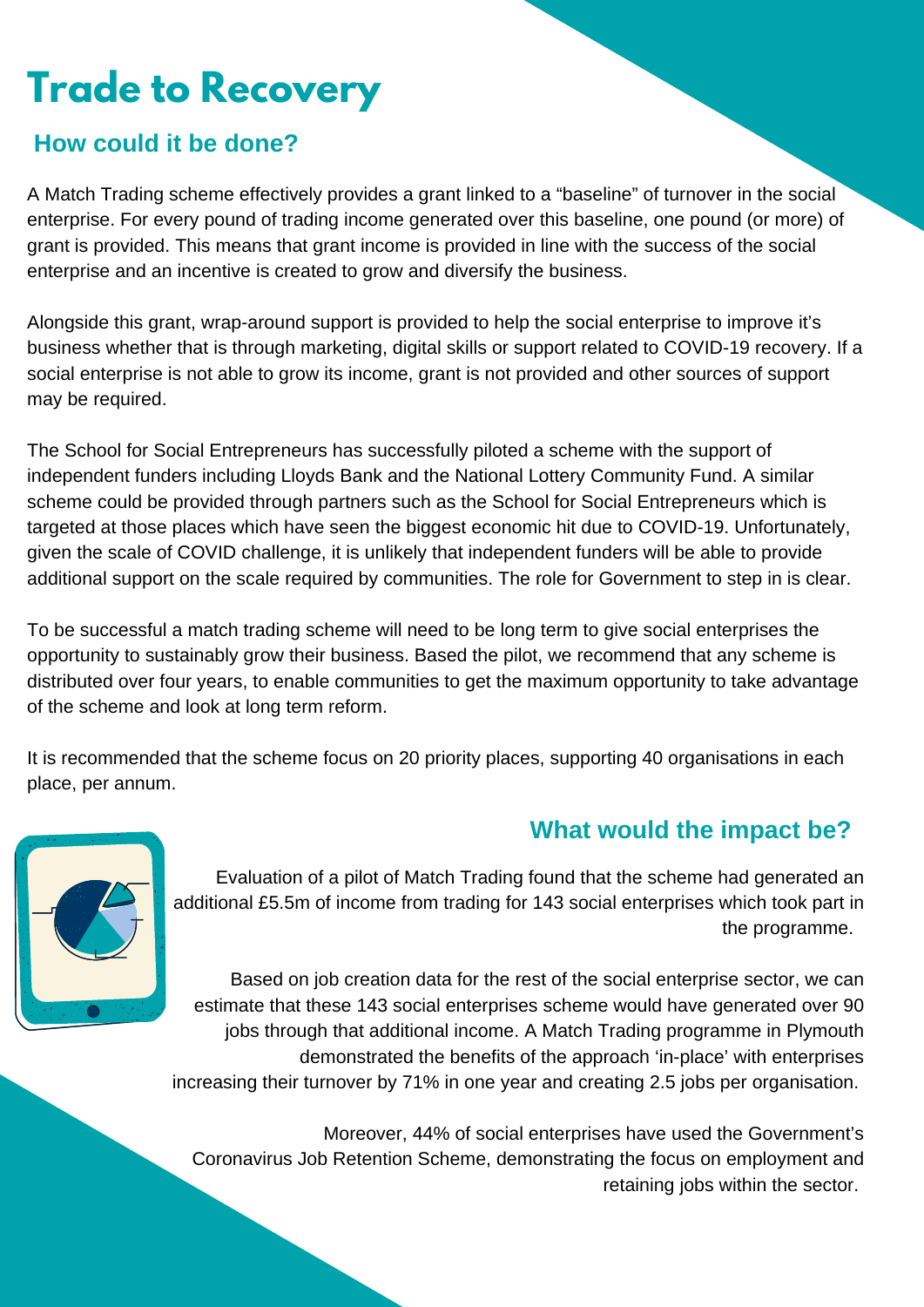### **Trade to Recovery**

A larger scheme as outlined in this proposal is likely to see £110m of additional economic activity generated in the most deprived communities, with over 2,000 additional jobs created.

The What Works Centre for local economic growth has found that every job created in the tradeable sector creates 0.9 in the wider economy. On this basis, we estimate that the scheme will create an additional 1,800 jobs in the wider economy. This would provide a significant stimulus to the communities where the social enterprises are based.

Analysis of the Social Enterprise UK "Buy Social Corporation Challenge" has also found an average 8% profit reinvestment for social enterprises taking part in the scheme. Given the challenging operating environment that these organisations would be in, assuming half this level of profit reinvestment would see an additional £4m put into communities above and beyond the support provided by the scheme.

| Cost  |       |       |                                                       |       |
|-------|-------|-------|-------------------------------------------------------|-------|
| -£20m | -£20m | -£20m | │2020/21 │2021/22 │2022/23 │2023/24 │2024/25<br>-£20m | -£20m |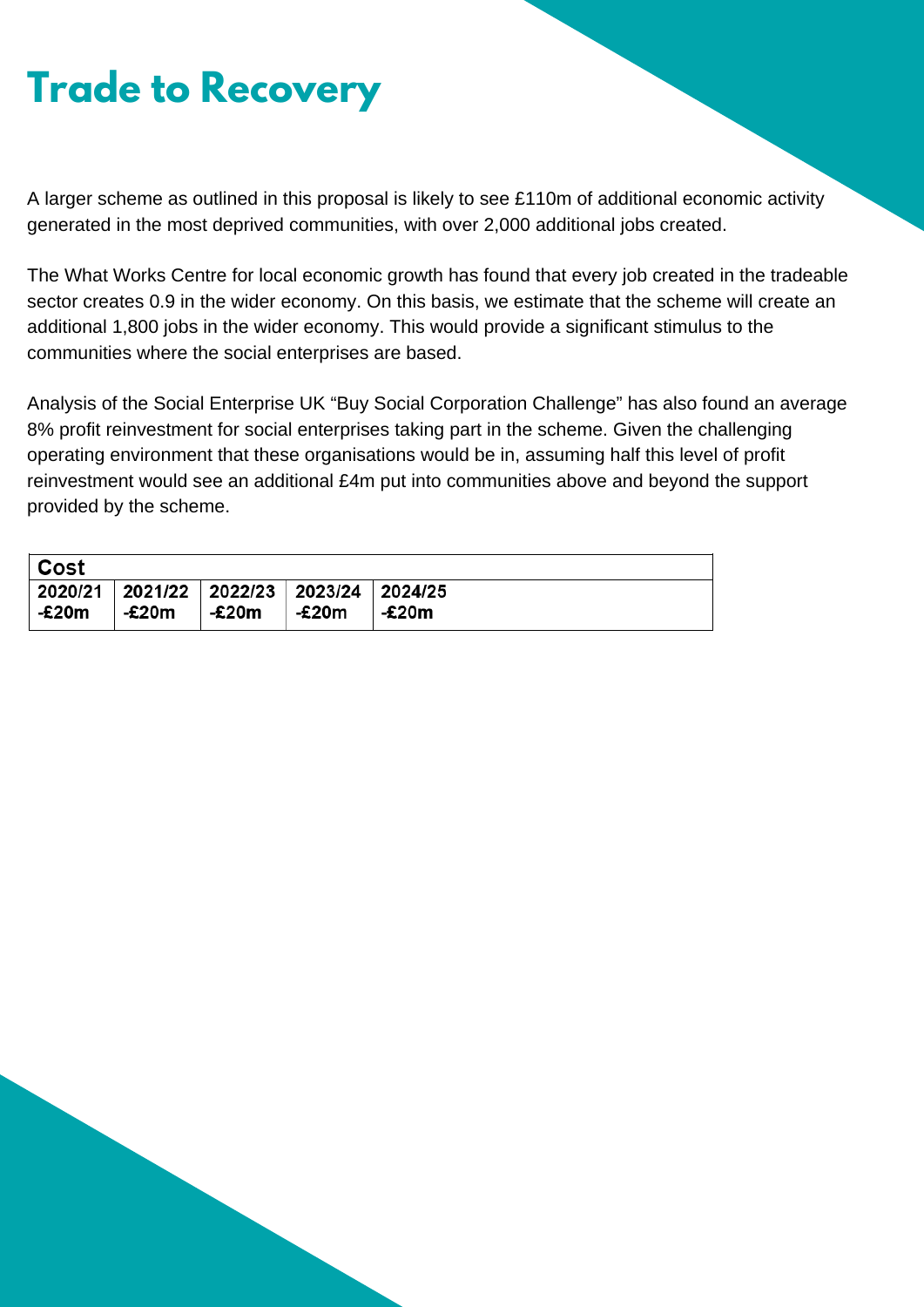### **Social Enterprise "Fightback" Fund**

**A programme for start-up social enterprises set up to rebuild communities and help the recovery in the wake of COVID-19**

#### **Why is it needed?**

Since 2nd March 2020 over 3,000 new Community Interest Companies have been registered with the CIC Regulator despite COVID. Given that CICs represent only 1/4th of the social enterprise sector, it is likely that this spike in registrations is just the tip of the iceberg. There are likely be thousands of new cooperatives, community businesses and social enterprises being registered which are not CICs. Thousands of newly registering businesses may also be social enterprises and existing businesses may be converting from traditional business models to become social enterprises.

UnLtd polling in December 2019 found that one in ten members of the public had an idea for a social enterprise idea but had not set it up. This indicates the scale of the untapped potential of social enterprise within the country. We know that COVID-19 has also had a significant impact on start-up businesses which were unable to access finance in many cases due to a lack of trading but were also not eligible for some government schemes.

This follows a wider trend of thousands of Mutual Aid Groups being created in immediate response to the crisis and tens of thousands of businesses which have donated goods and services to help local communities. There is a "social moment" and people want to do what they can to help the country rebuild better from COVID-19. In the wake of this crisis, people are re-evaluating their own careers and how they want to use their skills. The wave of registrations of social enterprises is part of this wider trend and there is an opportunity for the government to send a signal that to the country and the market that it supports these social businesses.

Many of these co-operatives, community businesses and social enterprises will struggle to get access to new finance due to the uncertainty of COVID-19. Even before COVID-19, over 40% of social enterprises reported challenges in getting access to finance. Grants have also been a challenge for social enterprises to get access to as most independent funders focus their funds on traditional charities which have been their traditional target for support.

As a consequence, there is a real risk that this wave of social enterprise startups will fail to take off because of a lack of finance and that this social moment will pass without leaving behind a solid legacy.

A targeted "social enterprise starts up" fund, prioritising social enterprises that are less than 1 year old or were set up after March 2020, when the first national lockdown took place would help to ensure that the UK takes advantage of this social movement.

#### **Since 2nd March 2020 over 3,000 new Community Interest Companies have been registered with the CIC Regulator despite COVID.**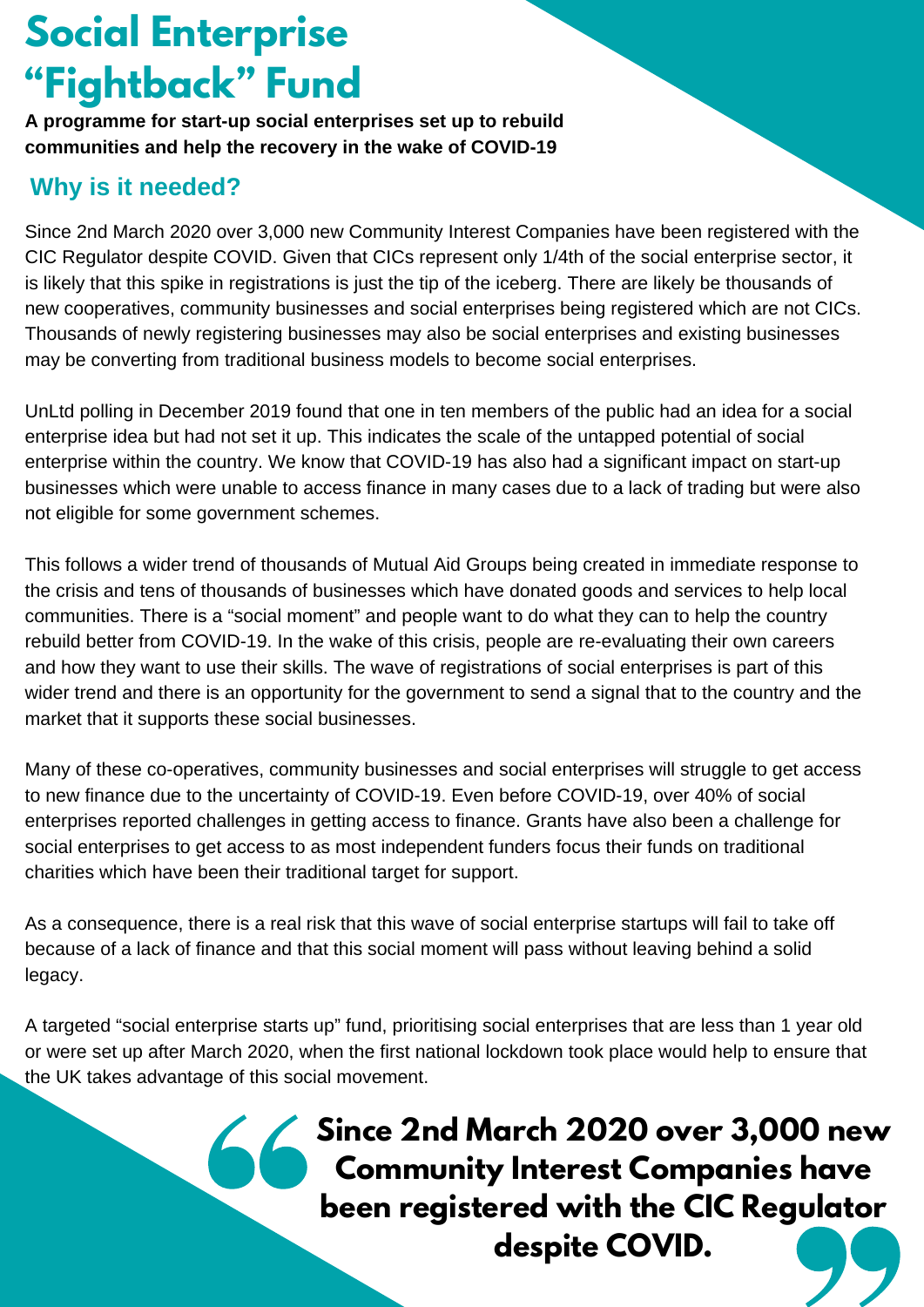### **Social Enterprise "Fightback" Fund**

The aim of this fund would be to support social entrepreneurs that want to help rebuild their communities after COVID-19, particularly with a focus on employment and supporting young people into the labour market which will be particular challenges for the country.

#### **How could it be done?**

A targeted grant fund of around £50m would enable 1,000 small grants of £50,000 to social entrepreneurs that fit the criteria of being a social enterprise created in the past year. We assume that not all funding can or should be distributed immediately and that there will be three waves of delivery, with the final tranche distributed in 2022/23.

There are a number of independent funders and social enterprises which have a track record of supporting social enterprise start-ups and funding should be distributed through these organisations to ensure a fair coverage of geographies, sectors and communities.

Preference for delivery partners should be given to funders or organisations which are able to commit to providing startups with "funder plus" or wrap-around support on top of the grants that are distributed. This could either be directly or through existing partnerships they have with infrastructure bodies or business support groups. Quality assurance and standards would need to be provided for business support for the social enterprise to ensure value for money.

The Government should also the development of these new social enterprises by ensuring that providers of the New Enterprise Allowance (NEA) are required to refer programme participants to social enterprises support from "Link-up, Start-up" through to programme mentoring. Doing so would level up opportunities for the British public to become social entrepreneurs, and better utilise the start-up support that is already available from organisations like UnLtd – currently under-utilised by people receiving benefits - and the School for Social Entrepreneurs.

This proposal could fit into a wider "Neighbourhood Recovery Fund" as proposed by Locality, Power to Change, Plunkett Foundation and Local Trust. This is a £300m fund which would help the most disadvantaged communities to rebuild after COVID-19.

#### **What would the impact be?**

The impact of supporting start-ups is inherentl unpredictable and long term. Some start-ups with not succeed, others will flourish, some many even move on to become household name businesses or potentially global entities. Evidence suggests that social enterprises are as resilient as other forms of business. According to the Association of Business Executives, 20% of startups fail within the first year. UnLtd – the Foundation for Social Entrepreneurs – found that only 12% of the social entrepreneurs it supported closed within the first year.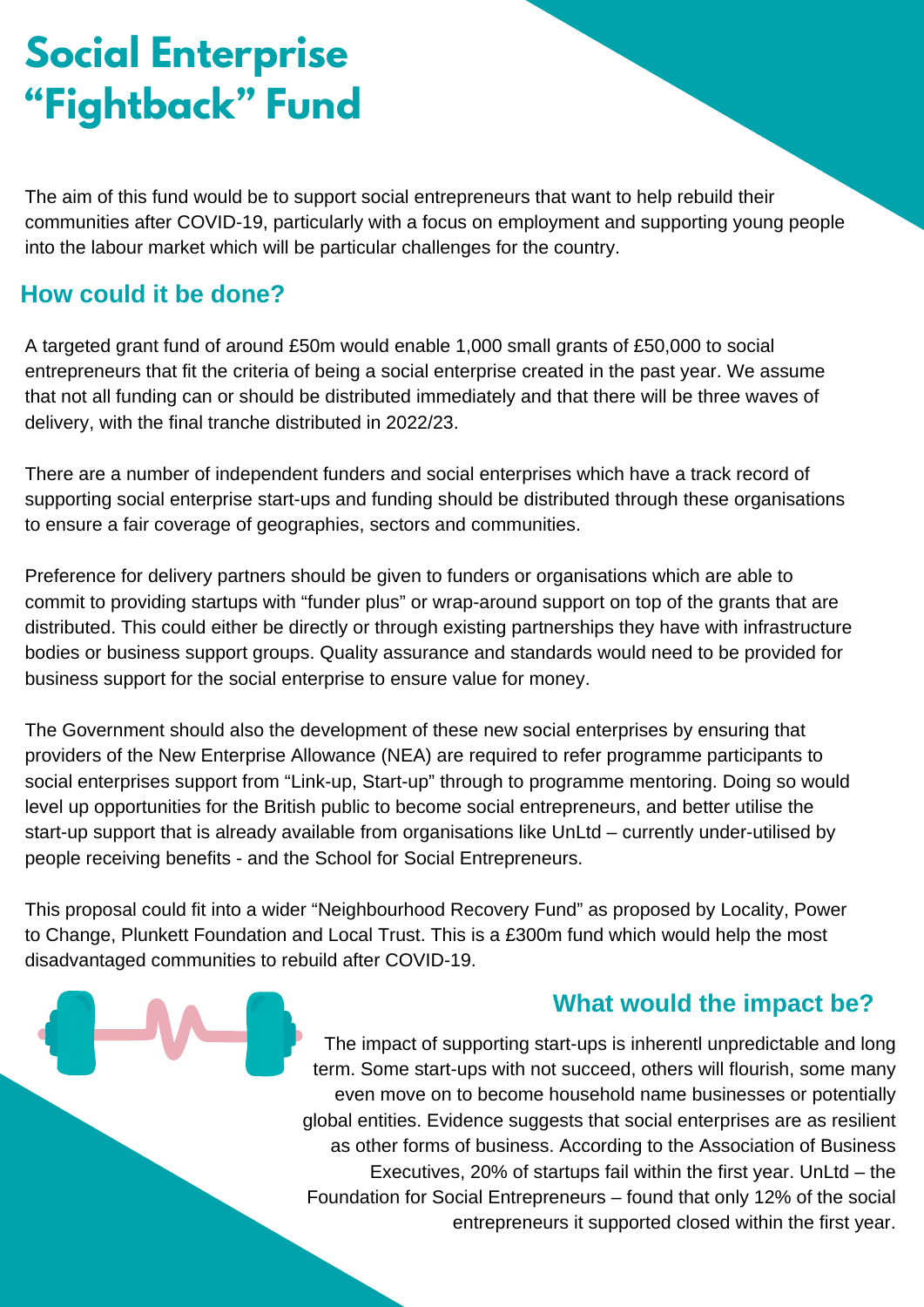### **Social Enterprise "Fightback" Fund**

Assuming that 25% of the social enterprises that receive these funds fail to survive the first five years, we can estimate that these businesses will create over 4,500 directly and support another 2,250 jobs indirectly. If 75% of those social enterprises then survive to their tenth birthday, we can expect to create a further 4,500 jobs, with the total investment generating over 9000 jobs worth over £160m to the taxpayer.

Over 40% of social enterprises employ people furthest from the labour market and support vulnerable people back into work, further adding to the social impact of these jobs. This means that a significant additional benefit to communities and the taxpayer are likely to be created through backing social enterprise start ups compared to traditional SMEs which do not employ those groups.

Overall, at least £300m of economic activity will be generated by these start-ups with a further £24m of direct reinvestment into places and social causes across the UK, rising to £600m of economic activity and £50m of direct reinvestment by 2030 in line with the reasonable assumptions made above.

### **...we can estimate that these businesses will create over 4,500 directly and support another 2,250 jobs indirectly.**

| ∣ Cost |                                                 |          |       |      |
|--------|-------------------------------------------------|----------|-------|------|
|        | 2020/21   2021/22   2022/23   2023/24   2024/25 |          |       |      |
| -£20m  | -£20m                                           | $-$ £10m | ∣-£0m | -£0m |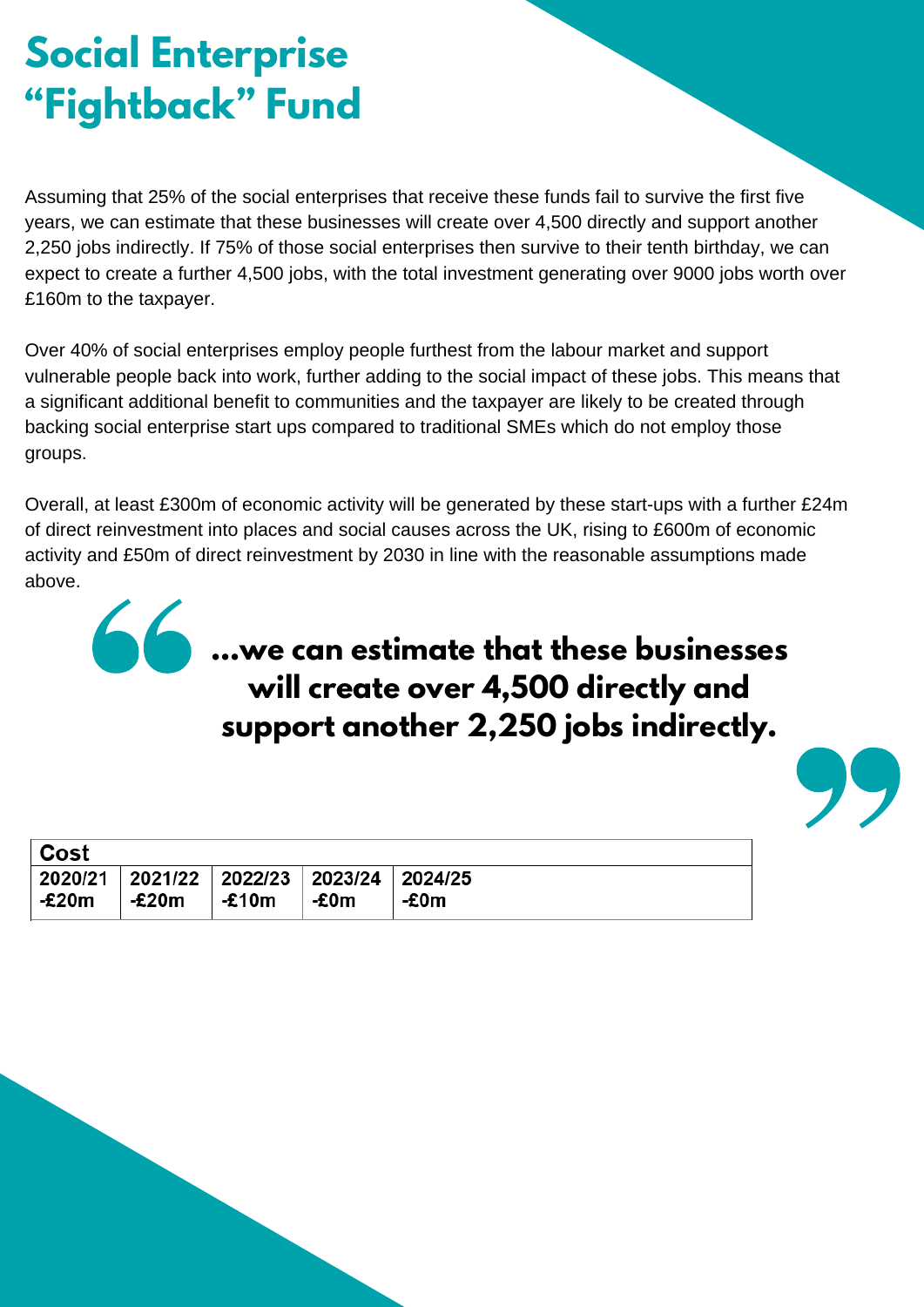### **Project Restart**

**An investment fund to enable local communities to take over businesses that have closed or at risk of closure due to COVID-19 and running them as social businesses**

#### **Why is it needed?**

The UK has suffered one of the steepest recessions in recorded history and many businesses have either shuttered indefinitely or have closed due to adverse trading conditions. According to the latest data, one in ten high street shops now stand closed and this is only likely to increase. The Federation of Small Businesses Small Business Index 2020 Q1 found that 9% of small businesses said that they were likely to close due to COVID-19. This would mean the loss of over 500,000 businesses across the UK – a significant blow to many communities. Many of these will be lost in sectors such as hospitality and retail.

Although some of these businesses may be unsustainable, many will be closed because owners or shareholders are not prepared to continue operating businesses with low margins and profitability. The rewards for investment are simply too low. The average SME with a turnover under £25m made just £9k in profit according to data BVA BRDC SME Finance Monitor 2019. COVID will have encouraged many owners to close rather than continuing operating on low margins.

Co-operatives, community businesses and social enterprises have a track record of taking businesses which under purely profit driven models have failed, but which have found sustainability within a social model of ownership. Pubs, for example, were closing at the rate of three a day before COVID-19. Co-operative and social enterprise models of ownership have seen communities take over 95 pubs, none of which before the COVID crisis had closed according to research by the Plunkett Foundation. Despite challenging trading conditions and trying to make a social impact over recent years, 73% of social enterprises working in retail markets reported either making a profit or have breaking even in 2019. Moreover, 60% expected to increase their turnover during the next 12 months.

The economic hit to local communities through the loss of these businesses is clear, but there will also be a significant cost to the taxpayer too. Research by Altus Group in 2019 found that insolvency costs to taxpayers had risen by 31% during 2018. A total of £196.36 million was paid out in redundancy pay and £59.85 million for money that would have been earned working a notice period This rose again in 2019 to a £346m bill for insolvency payouts to former staff. The collapse of Thomas Cook will cost taxpayers at least £156m. If we can intervene before some businesses fail, driven to the edge by investors, this will save the state the immense costs of mopping up afterwards.

**Co-operatives, community businesses and social enterprises have a track record of taking businesses which under purely profit driven models have failed, but which have found sustainability within a social model of ownership**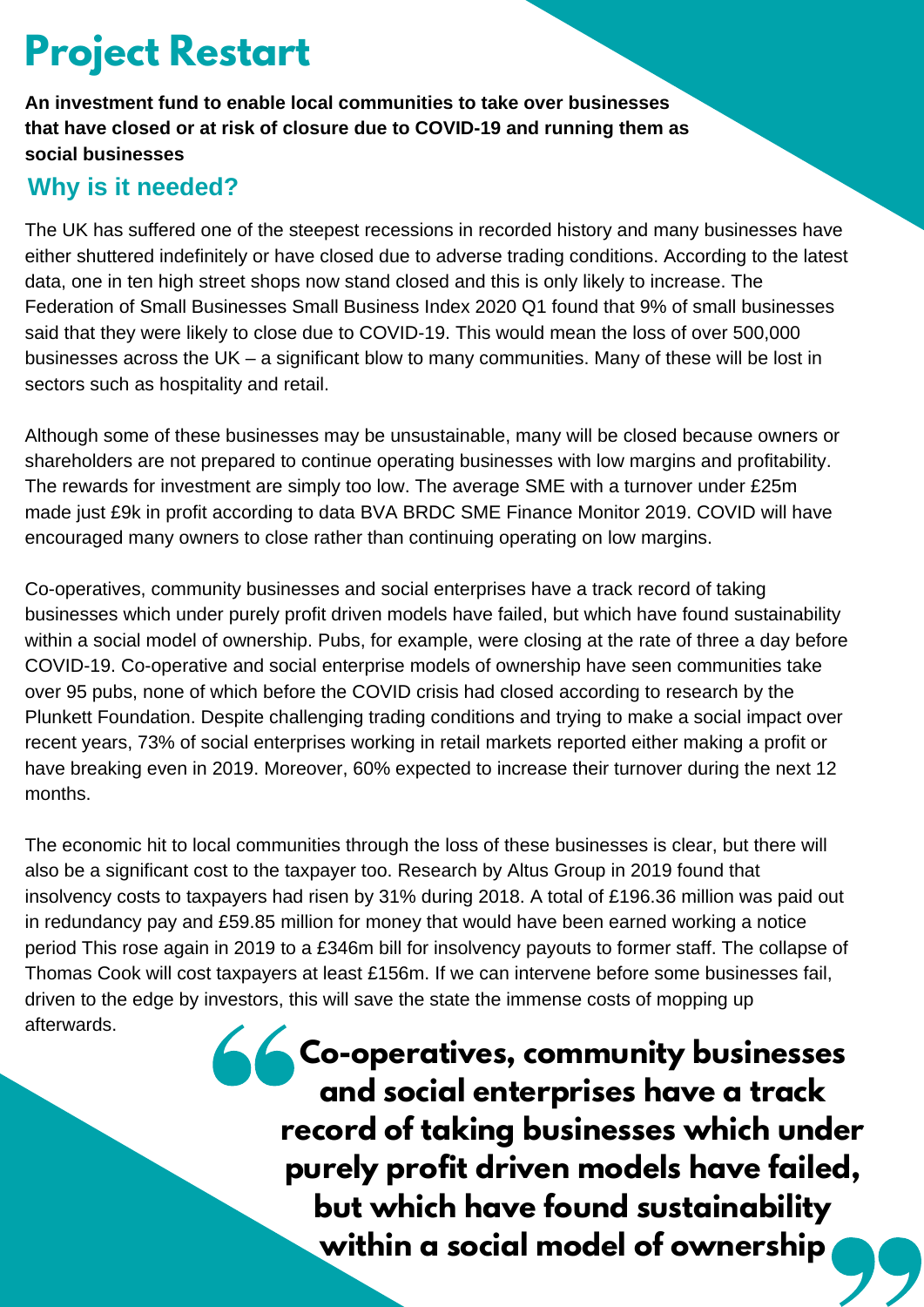# **Project Restart**

Social enterprises, co-operatives and community businesses have a proven track record of supporting businesses which otherwise would close. A new "Community Restart" Scheme would provide investment for local communities and social enterprises to take over businesses that have closed, are at risk of closure or that are in administration within a local area converting them into viable social enterprises.

As returns will be low private investors are unlikely to take the risk in supporting these community takeovers. However, in many cases local people will contribute patient capital via Community Shares and workers may be able to contribute capital as well.

This will help provide long term returns to taxpayers and communities from successful restarts would be high over the long term.

#### **How could it be done?**

The focus of this scheme would be distressed but potentially viable businesses in communities hardest hit by COVID-19. Given the economic impact of COVID has been particularly hard on retail and hospitality businesses, it seems sensible to focus any investment fund there.

A dedicated "Community Restart" investment fund targeted at these sectors and communities could bring considerable returns. Some businesses can be taken over for practically no cost, as merely taking on the liabilities of the business may be sufficient for some owners. Others may need to be purchased, however, as the targets will be distressed it is unlikely that costs will be high. The most significant costs for takeover will be legal fees, repair and overhaul of premises, marketing and rebranding as well as staff costs.

Assuming a cost of £150,000 for takeover, we estimate that 650 businesses could be saved within some of the communities worst hit by COVID-19. Investments and support could be provided through existing providers with a track record of experience in supporting social enterprise takeovers such as Plunkett Foundation and School for Social Entrepreneurs supported through social investors such as the Access Foundation and Social Investment Business.

Where workers are also being offered an ownership stake, the new Ownership Hub programme delivered by the Employee Ownership Association and Co-operatives UK would also be a source of expert technical support.

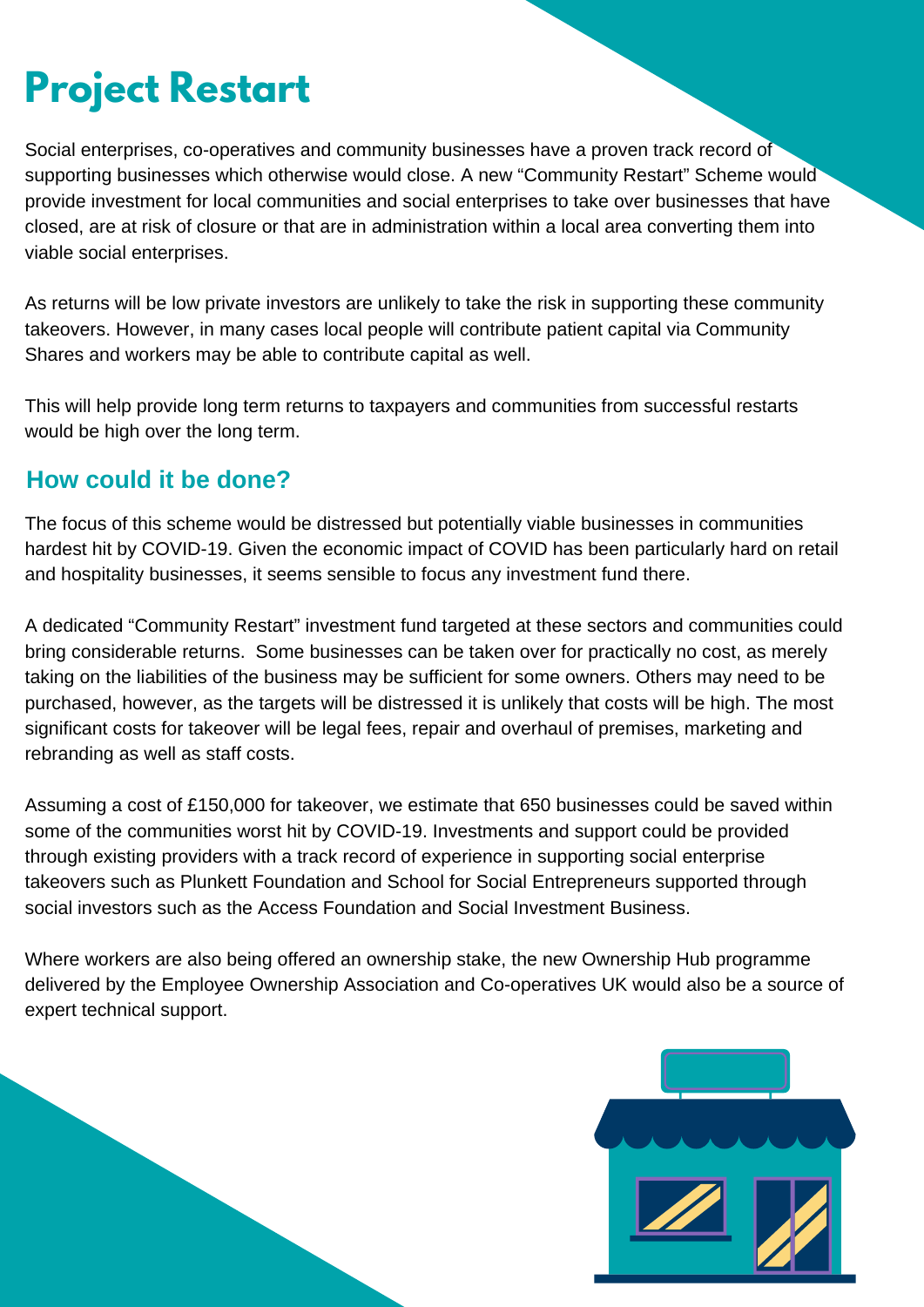# **Project Restart**

Some of the Community Restart Fund could be used to make match equity investments alongside communities using the Community Shares model. The Fund could also help workers' invest in their business on a co-operative basis, potentially operating as an extension of the New Enterprise Allowance.

Investment would be distributed in the form of revenue participation agreements, linked to the turnover of businesses and their profitability. This would mean that over time HM Government could recoup some of the costs of investment. This model has been successful in the past. The Future Builders scheme which gave loans and grants to social enterprises and charities has seen over half of loans repaid, returning £98m to the taxpayer which has been reinvested into the Access Foundation. Ensuring long term flexible finance is essential to the success of this kind of scheme.

This proposals is in line Danny Kruger's Review into levelling up communities, commissioned by the Prime Minister, which has called for a "Community Recovery Fund" to support places to get back on their feet following COVID. This proposal could be part of a suite of measures under that proposal.

#### **What would the impact be?**

Assuming a 25% failure rate for these social enterprises, we can estimate that around 3000 jobs will be created or sustained, based on social enterprise employment data. A further 2700 indirectly supported in the community – a higher level than would otherwise be the case in the private sector as social enterprises have a higher level of employment than traditional firms.

Moreover, a further £181m of economic activity will be generated through sustaining these businesses on average, a significant benefit to those communities which have been hardest hit by COVID-19.

Assuming a low-steady rate of profit reinvestment by these social enterprises into the local community, a further £5m of reinvestment could be generated through this scheme – slowing growing over time if these businesses are able to expand in better economic conditions. Reinvestment rates could be linked as a condition of the investments, in lieu of repayment to speed up the potential deployment of capital.

The savings for taxpayers would be considerable. By sustaining 3000 jobs that otherwise would be lost, the savings to the Exchequer would be at least £50m per year due to spending forgone on job seekers allowance. This is not quantifying the social value that will be created through the natural operations of social enterpirses.

| Cost  |                                                  |       |        |      |
|-------|--------------------------------------------------|-------|--------|------|
| -£50m | 2020/21 2021/22 2022/23 2023/24 2024/25<br>-£30m | -£20m | ∣-£10m | +£2m |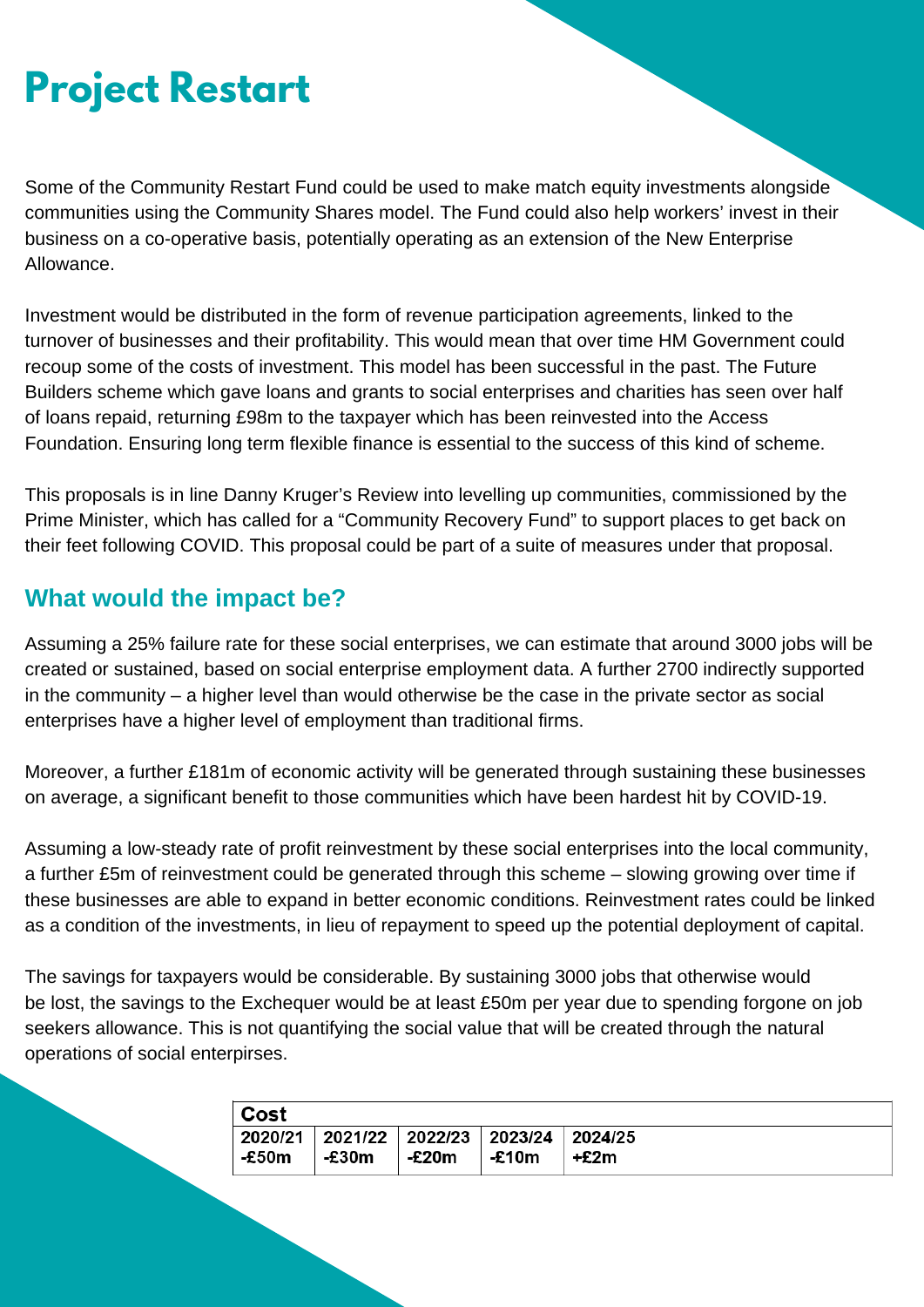# **Community Entrepreneurship Zones (CEZs)**

**A place-based approach to stimulating the growth of social enterprises within communities**

#### **Why is it needed?**

Across the country there are clusters of social enterprises which are working together to improve the communities that they work in. These communities of people and entrepreneurs have recognized that no one business or organization can turn a place around, but by working together they can achieve change. Cohorts of social entrepreneurs working together have a greater chance of success than working individually.

The need for a more community-based approach has been a consistent feature of HM Government's strategic thinking. The Civil Society Strategy called for greater strategic focus on place. In Danny Kruger's review into the contribution that civil society could make to the post-COVID recovery, commissioned by the Prime Minister, a significant recommendation was the call for a more place-based approach.

Initiatives such as the Towns Fund and Coastal Communities Fund have been welcomed and have given local communities a chance to take an assets-based approach to community development. Social enterprises have been engaged in many of these programmes including Oldham, Cornwall and Yarmouth. However, many of these funds around the country have not been inclusive to other forms of business or have focused more on property redevelopment rather than creating an entrepreneurial culture within to regenerate their communities.

This is a missed opportunity as social enterprises have a fantastic track record of supporting disadvantaged communities. Plymouth was declared a Social Enterprise City in 2015 bringing together the local community, social enterprises and local council. Since then and working together on a city-wide basis, the sector has grown 33% and seen the workforce expand by over 2000 jobs in just four years. Many of these organisations are working in the Stonehouse, one of the most deprived parts of the city and one of the most deprived areas in the entire country. The jobs created are well paid with over 60% paying the Living Wage Foundation's Living Wage and 56% of the social enterprises in the city are led by women – far higher than the average in the private sector.

Social Enterprise UK has identified 28 places across the country where there are clusters of social enterprise activity. These range from small villages to cities like Salford, Birmingham and Sunderland. These places have emerged organically without support but to kick on and grow into the future these clusters will require additional support. Moreover, there will be other clusters around the country which are currently nascent which could become more effective with the right support.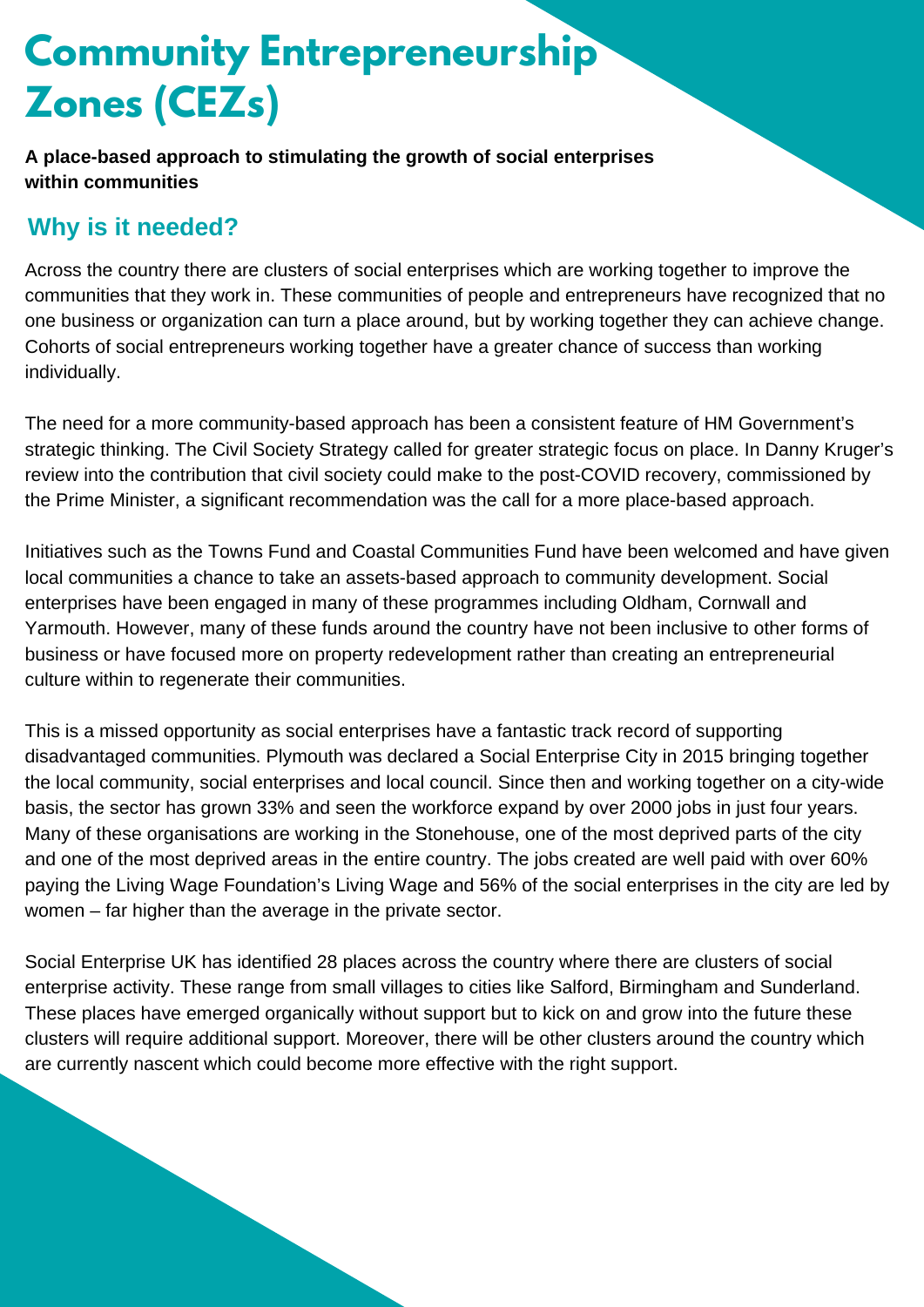# **Community Entrepreneurship Zones (CEZs)**

#### **How could it be done?**

Community Entrepreneurship Zones would provide central government funding for local places to bid for extra support for their social entrepreneurs. This would come in a variety of ways, based on Social Enterprise UK's evidence from social enterprise places there are gaps in a number of areas including:

- Business support and advice services for start-ups;
- Marketing and digital advertising;
- Measurement of social value within local community;
- Support in accessing external investment and social investment;
- Legal fees and advice in acquiring new property and commercial opportunities;

These bids would require support from local authorities and local enterprise partnerships, with local councils encouraged to "match" the funding through the use of discretionary business rate relief, advertising and communications support.

Alongside this, there would be a drive to identify more "clusters" of social and community entrepreneurship with a view to better mapping and supporting the development of more places in the future.

Zones would be developed with a view to attracting other sources of capital whether philanthropic or from social investors through mechanisms such as the Social Investment Tax Relief and social investment funds such as Resonance.

#### **What could the impact be?**

Every Zone will be encouraged to develop its own metrics for success.

Different localities will require different sizes of funding. For example, a major city such as Sunderland may require more funding than a small town. Alternatively, a deprived rural area may require more funding than less deprived urban area as there will be added costs to delivery due to the dispersed nature of the community.

We assume that on average each Zone will be given between £500,000 to £1m per year over five years to invest in a variety of measures to grow social enterprises in their community, with a focus on job creation, reducing inequality (particularly for BAME and women-led businesses) and supporting the most deprived areas.